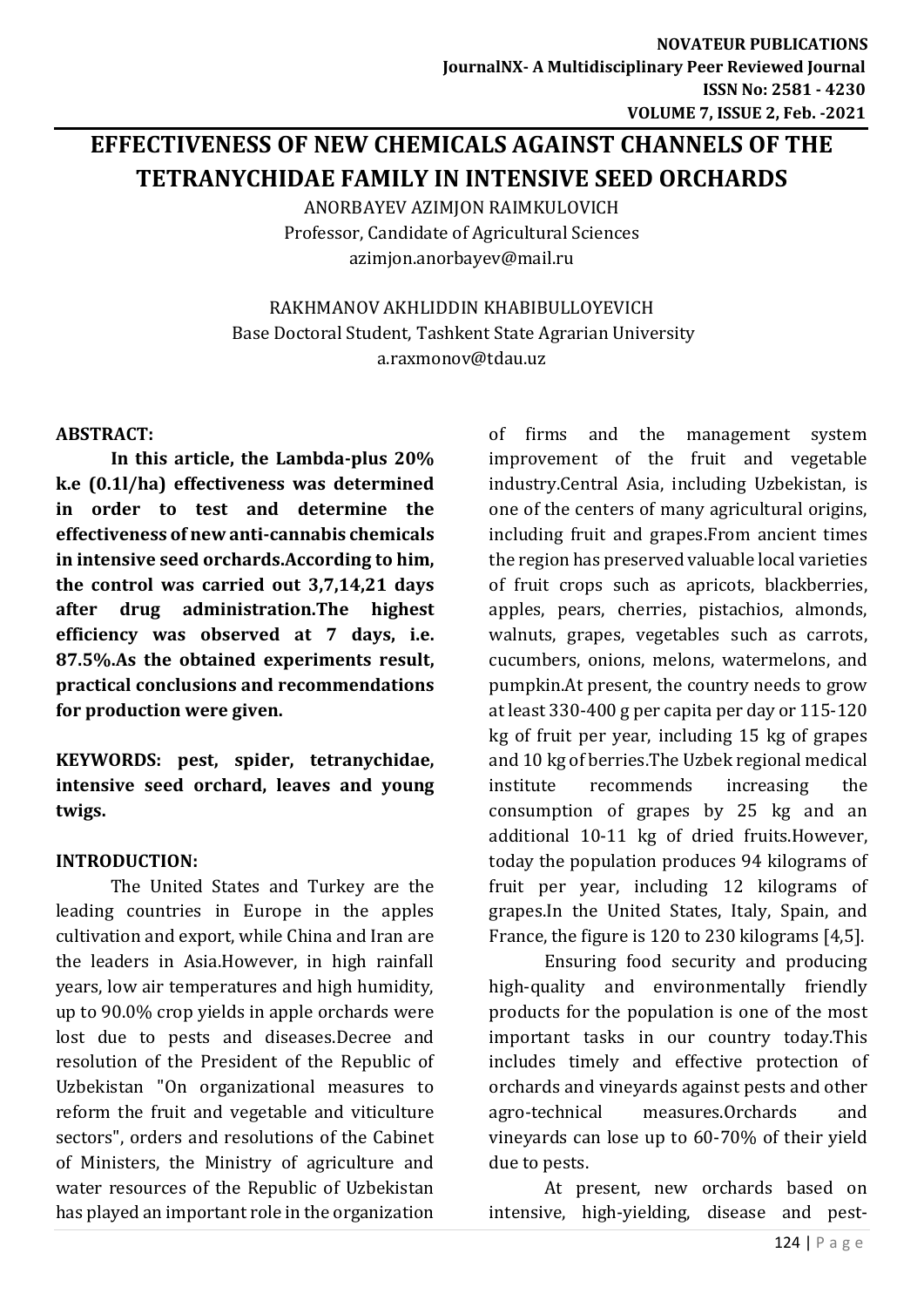resistant varieties are being established on horticultural farms in accordance with the decisions and decrees of our government.One of the urgent tasks is to preserve the crop grown in these intensive seed orchards due to the significant increase in pest infestation and the timely and effective control of these pests [5].

One of the pests that in recent years in orchards sucks the sap of leaves and young twigs and seriously harms the yield is the apple red mite (Panonychus ulmi Koch)[\[1\)\]](#page-2-0).

This pest feeds mainly on the sap of leaves and young twigs.As a result, the leaves lose their natural color, form spots, and then turn yellow and fall out.The fruits begin to fall off before they ripen and mature.In turn, the quality of ripe fruit decreases, and the yield decreases by 50-60%. [\[7\),](#page-2-1)[8\),](#page-2-2) [10\)\]](#page-3-0).

One of the most harmful canals in intensive seed orchards is the brown fruit canker (Bryobia redikorzevi Reck) belonging to the family Tetranychidae.The pest spreads from the Baltic states, Leningrad and Moscow regions to the Caucasus and to the western borders of the European part of Russia, Uzbekistan and Kazakhstan. [\[9\)\]](#page-2-3). Brown fruit cannabis seeds are more likely to damage apples from fruit trees during the growing season.The pest feeds by sucking the sap of leaves and buds and avoids sunlight, and most of them are observed in the middle and lower parts of the tree. [\[2\)](#page-2-4)[,3\)](#page-2-5)[,6\)\]](#page-2-6).

# **RESEARCH METHODS:**

In order to determine the effectiveness of new chemicals against canals in intensive seed orchards, research was conducted on a 2.5 hectare intensive seed orchard of the farm "Erkin Shahina Shahzoda" in Qibray district of Tashkent region.Entomological calculations and observations in the experimental field were performed on the basis of G.Y. BeyBiyenko, K. Fasulati methods for determining the density and level of occurrence of pests.Agrotoxicological experiments were carried out according to the method of K.A.Gar, SH.T.Khojayev.Biological efficacy in field and laboratory experiments was determined using the W.S.Abbot formula.

# **RESEARCH RESULTS AND THEIR DISCUSSION:**

During the study, Lambda-plus 20% k.e (0.1 l/ha) was obtained to test and determine the effectiveness of new antifungal chemicals in intensive seed orchards.As a benchmark for this drug, Vertimek is 1.8% em.k. (0.4l/ha) were obtained.The controls were analyzed from 3 days of use of the experimental drugs.Prior to treatment, Lambda-plus averaged 20.5 units per leaf in the 20% k.e version and Vertimek 1.8% in the 21.8% version.

According to the results of the study, our observations effectiveness in the variant where the drug was previously used Lambda-plus 20% k.e. (0.1l / ha) was 78.2%, 3 days after the drug was administered, was the highest in 7 days, at 87.5%.For 14 days of our observations, the efficiency was 82.1%, and for 21 days it was 74.3%.From the 21st day of the study, the amount of pest began to increase again.

In the variant with the following template, Vertimek was 1.8% em.k (0.4 l / ha), the efficiency was 76.7% for the next 3 days of treatment of trees, while the biological efficiency was the highest on day 7, that is, 85.7%.On day 14 of our observations, the efficiency was 81.9%, and on day 21 it was 75.4%.In this case, too, the efficiency was found to decrease after 21 days.It was observed that the eggs and nymphs of the pest were less affected by chemicals. The results are presented in Table 1 below.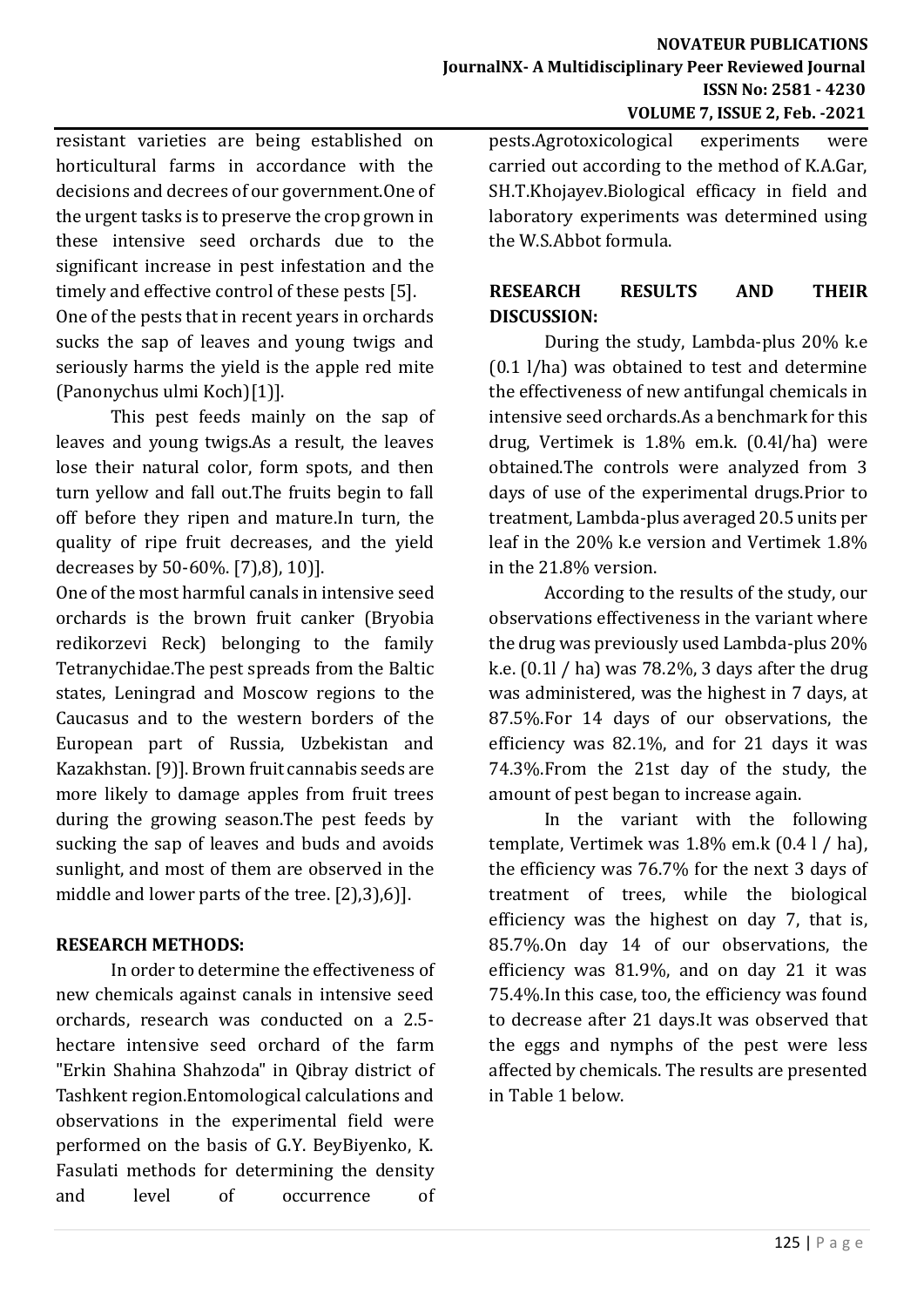

Diagram 1.Biological efficacy of spider acaricides in intensive orchards ("ErkinShakhinaShakhzoda" farm in Qibray district of Tashkent region, July 2, 2020)

## **CONCLUSIONS AND SUGGESTIONS:**

Research has shown that in intensive seed orchards, spider mites are an important factor in managing the number of timely control measures using effective chemicals, taking into account their bioecology and survival. High biological efficiency can be achieved by first applying Lambda-plus 20% k.e at a rate of 0.1 l/g per hectare of chemical control measures against spider mites.

Timely implementation of agro-technical measures in late autumn and early spring in the fight against spider mites in intensive seed orchards, the crop grown maintenance during the growing season using low-toxic chemicals for the environment and beneficial insects possible.

# **REFERENCES:**

<span id="page-2-0"></span>1) Anorbaev A. R., Rakhmanov A. K. Main species of spider mites (acariformes: tetranychidae) in pome fruit orchards and degree of their occurrence //ISJ Theoretical & Applied Science, 07 (87). – 2020. – С.257- 260.

#### **NOVATEUR PUBLICATIONS JournalNX- A Multidisciplinary Peer Reviewed Journal ISSN No: 2581 - 4230 VOLUME 7, ISSUE 2, Feb. -2021**

- <span id="page-2-4"></span>2) Balevski A. etc. Experiments to determine the effect of DDT on the fecundity (egg production) of the brown apple mite (BryobiaredikoraeviReck) //RastitelnaZashtita. – 1960. – Т. 8. – №. pt. 6.
- <span id="page-2-5"></span>3) Dolzhenko V.I., Dolzhenko T.V. Biological efficiency and decomposition of residual amounts of insectoacaricides based on abamectin in the garden // Fruit growing and berry growing of Russia.– 2014. – Т. 40.  $- N<sup>o</sup>$ . 1. – p. 104-107.
- 4) Fakhruddinov N.,Abrorov SH.,Gulyamov A. Textbook on determining the economic efficiency of cultivation of modern intensive orchards, vineyards, subtropical and citrus crops in Surkhandarya region Tashkent,2018. p. 8-13.
- 5) IFAT Handbook on "Development of horticulture and viticulture: creation of small and semi-small (intensive) orchards, creation of high-yielding grape varieties in high demand in domestic and foreign markets" Tashkent, 2016. p. 4-10.
- <span id="page-2-6"></span>6) ZhovnerchukO. V. Tetranychoid ticks (Trombidiformes, Tetranychoidea) of the Middle Dnieper region of Ukraine // Ukrainian Journal of Entrepreneurship. –  $2014. - N<sup>o</sup>$ . 1. – p. 15-21.
- <span id="page-2-1"></span>7) Kovalenkov V.G., Kazadaeva S.V., Tyurina N.M. Sensitivity of the red fruit mite (Panonychusulmi Koch.) To insectoacaricides in pome gardens of Stavropol // Agrochemistry.– 2005. – №. 10.  $- p. 35-40.$
- <span id="page-2-2"></span>8) Milevskaya I.A. Influence of insecticide treatments of the pyrethroid group on the acarifauna of the garden [Herbivorous and predatory mites] // Ecological safety in the agro-industrial complex. Abstract journal. – 2009. – №. 2. – p. 432-439.
- <span id="page-2-3"></span>9) Muminova R. D. Sosushchiyvreditelplodovыy kultur-

126 | P a g e